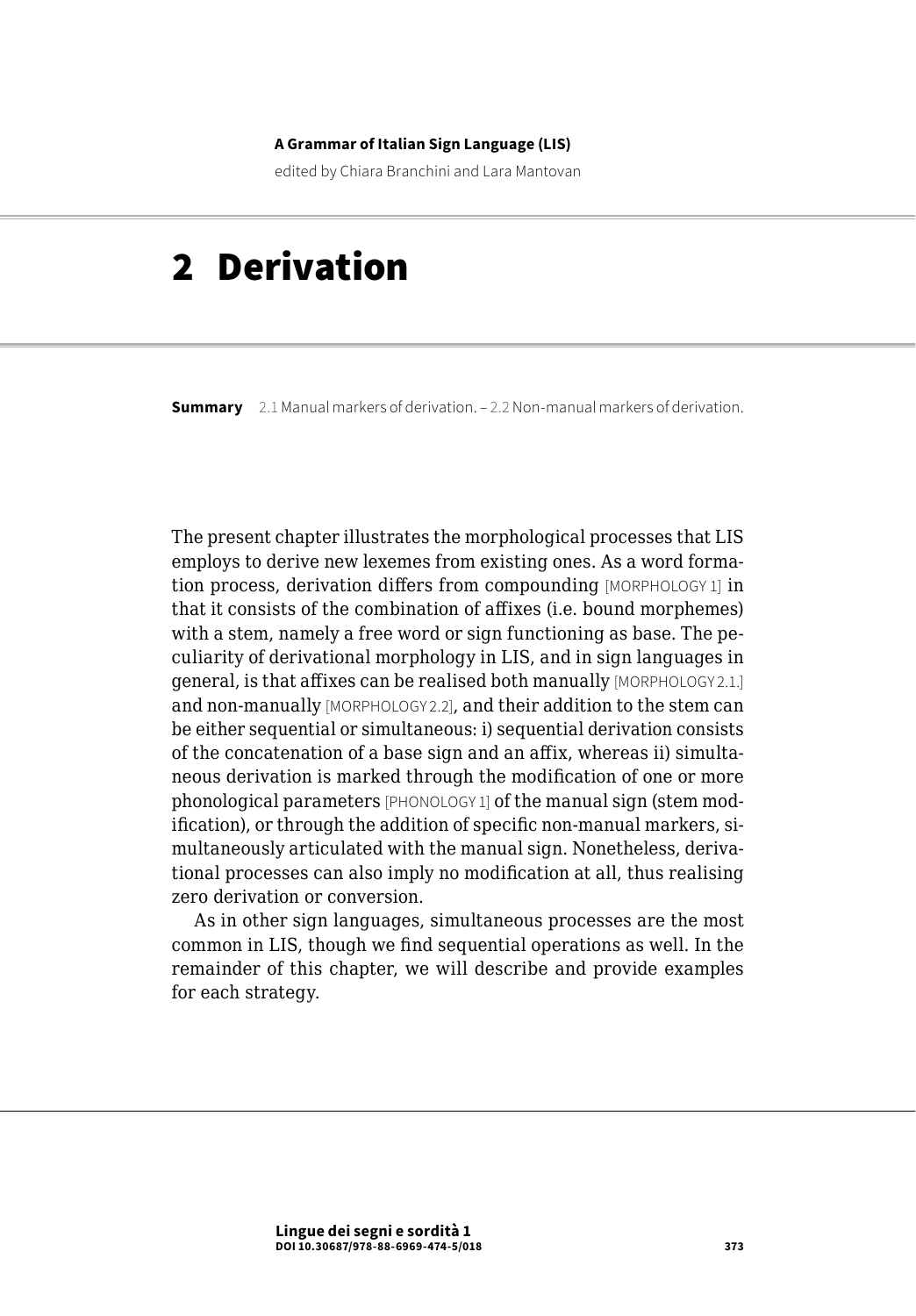# <span id="page-1-0"></span>**2.1 Manual markers of derivation**

Derivation can be marked both manually and non-manually, depending on the type of morpheme that is added to the base sign. The present section concerns derivational processes involving manual markers, which can be either i) sequential, when consisting of the addition of a manual segment to the base sign (i.e. the stem), or ii) simultaneous, when involving the modification of the formational parameters of the manual base sign (stem modification).

# **2.1.1 Sequential derivation**

Processes of sequential derivation result in morphologically complex signs composed of a stem, a free lexical element, and an affix, which is a bound morpheme that cannot occur alone. The affix carries a specific meaning and its presence leads to a phonological reduction of the base sign. In so doing, the resulting construction behaves like a single lexical unit.

This process is clearly displayed in the difference between the sign beautiful (a) and its intensive counterpart (b). In (b), we see that the presence of the intensive morpheme, glossed 'INT' reduces the articulation of the sign BEAUTIFUL. The intensive morpheme is illustrated in (c) for clarity.

**a.**beautiful

b. beautiful-int  'Really beautiful'



c. Intensive morpheme

Manual sequential processes can be marked by dedicated non-manual markers.

It is important to notice that sequential processes are rare in LIS,

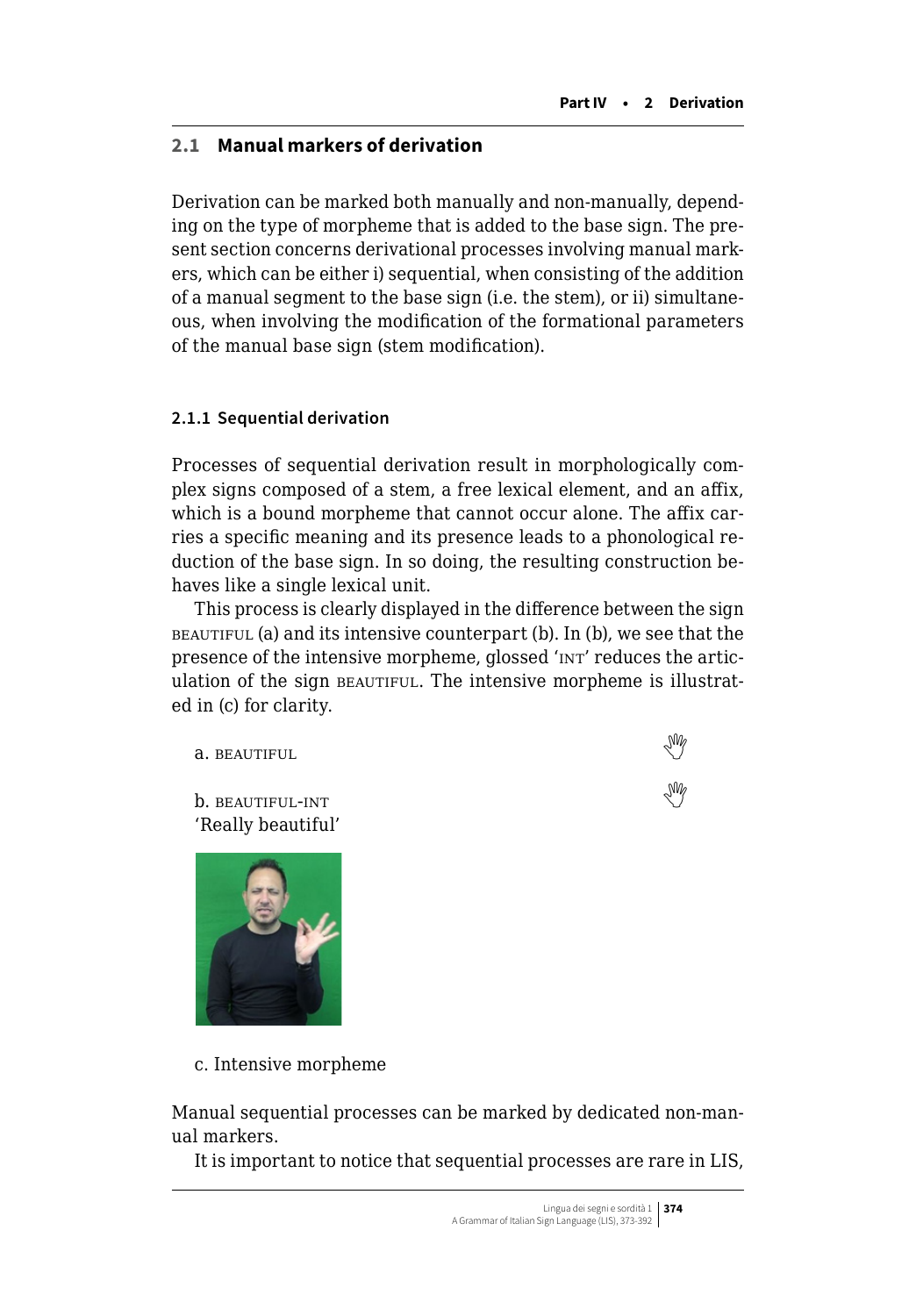as in other sign languages. However, we do find some examples of manual sequential derivation, which are described below.

#### 2.1.1.1 Agentive

Across languages, agentive markers are employed to derive agentive nouns from verbs or other non-agentive nouns. In LIS, agentive nouns are often distinguished from the corresponding verb by means of simultaneous derivation involving the modification of phonological features (explored in [MORPHOLOGY 2.1.2.1]). As for agentive nouns derived from other non-agentive nouns, instead, LIS can employ the sign person, functioning as agentive marker. Consider the pair below.

'autista' b.CAR<sup>APFRSON</sup> 'Driver'

In the examples above, we notice some important features: i) the sign person in (b) follows the sign car, which is phonologically reduced in movement; ii) the mouthing [PHONOLOGY 1.5.2] of the Italian word *autista* ('driver') spreads on both the signs car and person; iii) the signs car and person form a lexical unit. In so doing the sign person could either be considered a derivational morpheme deriving an agentive noun from a non-agentive noun, or it could be considered the second member of the compound CAR^PERSON since it is a sign that can also occur alone [MORPHOLOGY 1]. Accounting for the morphological nature of person is not straightforward because its articulation is not systematic and not obligatory among signers. As shown in the example below, the sign person is not produced after the sign car, it is only the mouthing *autista* ('driver') that allows to identify the agentive noun.

'autista' car ix<sup>3</sup> drive phone speak  'The driver talks on the phone while driving.'

Mouthings are also crucial in cases of homophonicity between the sign for the agentive noun and the verb (further details are discussed in [MORPHOLOGY 2.2.4]. In the example below, the two signs are distinguished by the mouthings of the corresponding Italian words, *balle-*

 $a.$ car  $\mathbb{Q}$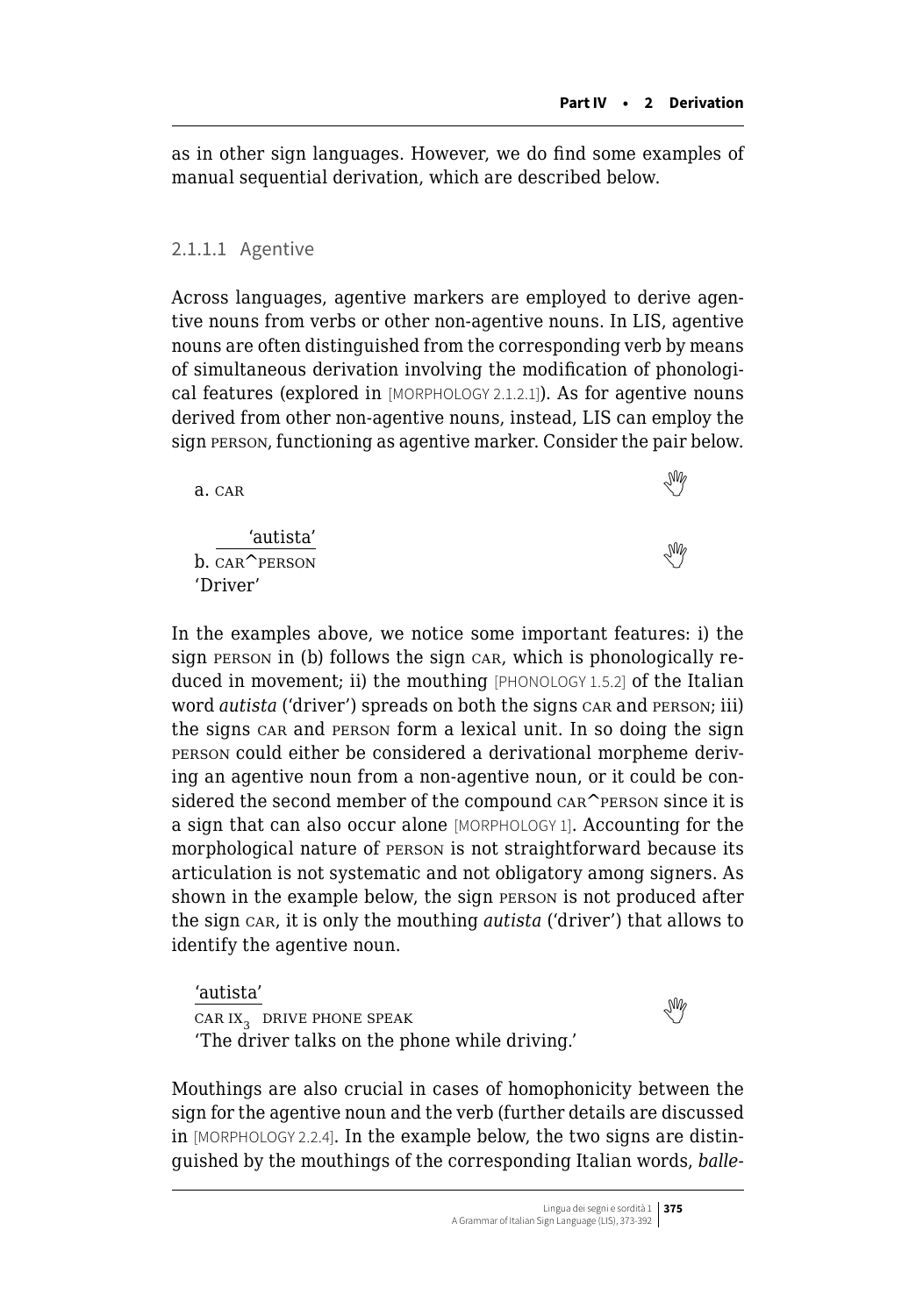*rina* ('dancer') and *balla* ('dances') and are articulated in two different points of the signing space.

'ballerina' 'balla' DANCERDANCE 'The dancer is dancing.'

Therefore, it seems that LIS can rely on several means to mark agentivity and does not necessarily need a dedicated element. What is crucial is that person is necessary to convey plurality by being reduplicated, as in the example below.

'autisti'  $\frac{u}{\text{CAR}^{\text{PERSON++}}}$ all drive phone speak 'All the drivers talk on the phone while driving.'

The mouthing *autisti* ('drivers') evokes the plural form of the corresponding Italian word and spreads on both care and PERSON++. In these instances, person loses its lexical meaning and functions as a morphosyntactic marker of plurality. These instances suggest that in the future, the sign person could grammaticalise into the agentive affix, but these processes are known to take time to happen.

#### 2.1.1.2 Negative

Negative particles can be employed in LIS to realise negative derivation. This morphological process is a word-formation process that derives the negative counterpart of existing nouns or adjectives. Therefore, in this section we do not address negation of predicates or sentences since they are inflectional phenomena explored in [MORPHOLOGY 3.5] and [SYNTAX 1.5].

The most common strategy for negative derivation consists in the articulation of the negative sign nor after the noun or adjective. Compare (a) with the negative counterpart in (b) below.

| a. ALCOHOLIC                          | Ind |
|---------------------------------------|-----|
| $b.$ ALCOHOLIC NOT<br>'Non-alcoholic' | ₩   |

The negative marker neg\_<sup>s</sup> can be employed to convey the meaning 'without'. In the example below, neg\_<sup>s</sup> follows the sign sugar in order to describe which type of candy a person with diabetes can eat.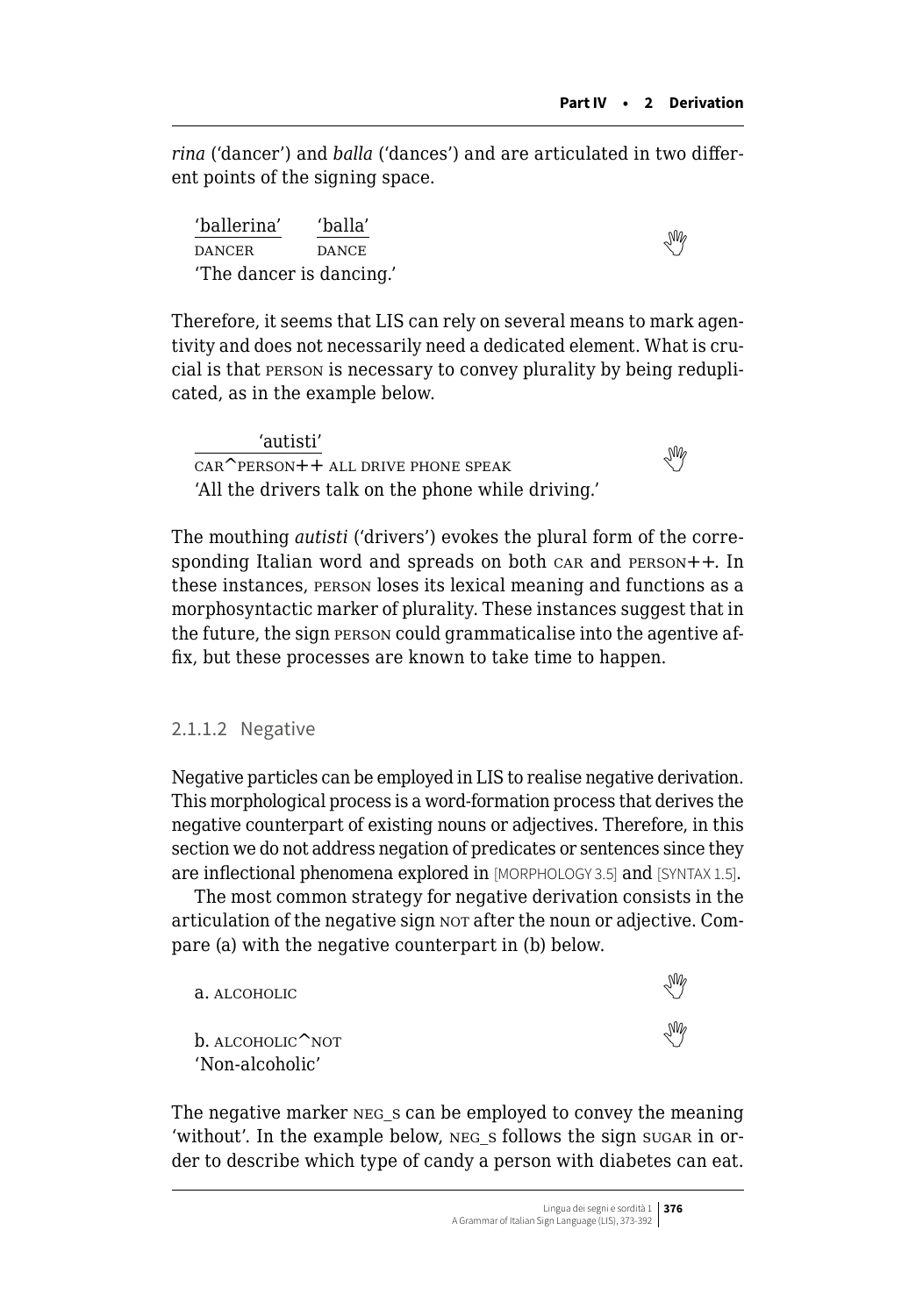$\text{candy}_a$ ix(dem) sugar^neg\_s eat be\_able '(S/he) can eat the sugar-free candy.'

Both the constructions  $ALCOHOLIC^NOT$  and  $SUGAR^NEG$  s form lexical units. The addition of the negative particle can be considered a derivational process in that it is employed to derive a new lexical item. However, the morphological status of the negative particle as suffix or member of a compound is not clear due to the great variability in use and productivity among signers.

#### 2.1.1.3 Attenuative

In LIS, we do not find instances of sequential derivation to convey attenuation. However, LIS can employ a dedicated manual sign (glossed 'ATTENUATIVE') to mark attenuation of colours, conveying that they are vague or less strong with reference to the standard. A few examples are shown below.

| fe<br>sq<br>tp                   |    |
|----------------------------------|----|
| <b>a. LIGHT_BLUE ATTENUATIVE</b> | NW |
| 'Bluish'                         |    |
|                                  |    |
| fe                               |    |
| sq                               |    |
| tp                               |    |
| <b>b.</b> GREEN ATTENUATIVE      | NM |
| 'Greenish'                       |    |

As the examples show, the sign conveying the attenuative is marked by specific non-manual markers consisting in furrowed eyebrows (fe), squinted eyes (sq) and tongue protrusion (tp), which convey the concept of vagueness related to the colour. This sign is specifically employed to convey attenuation of colours and thus cannot occur alone. However, it does not show the other properties usually displayed by derivational suffixes (i.e. productivity, phonological reduction), so it is better to consider it an independent lexical sign. It is possible, though, that in future it will grammaticalise in the attenuative morpheme, but this process takes time and LIS, as other sign languages, is still too young to display morphological processes of this kind.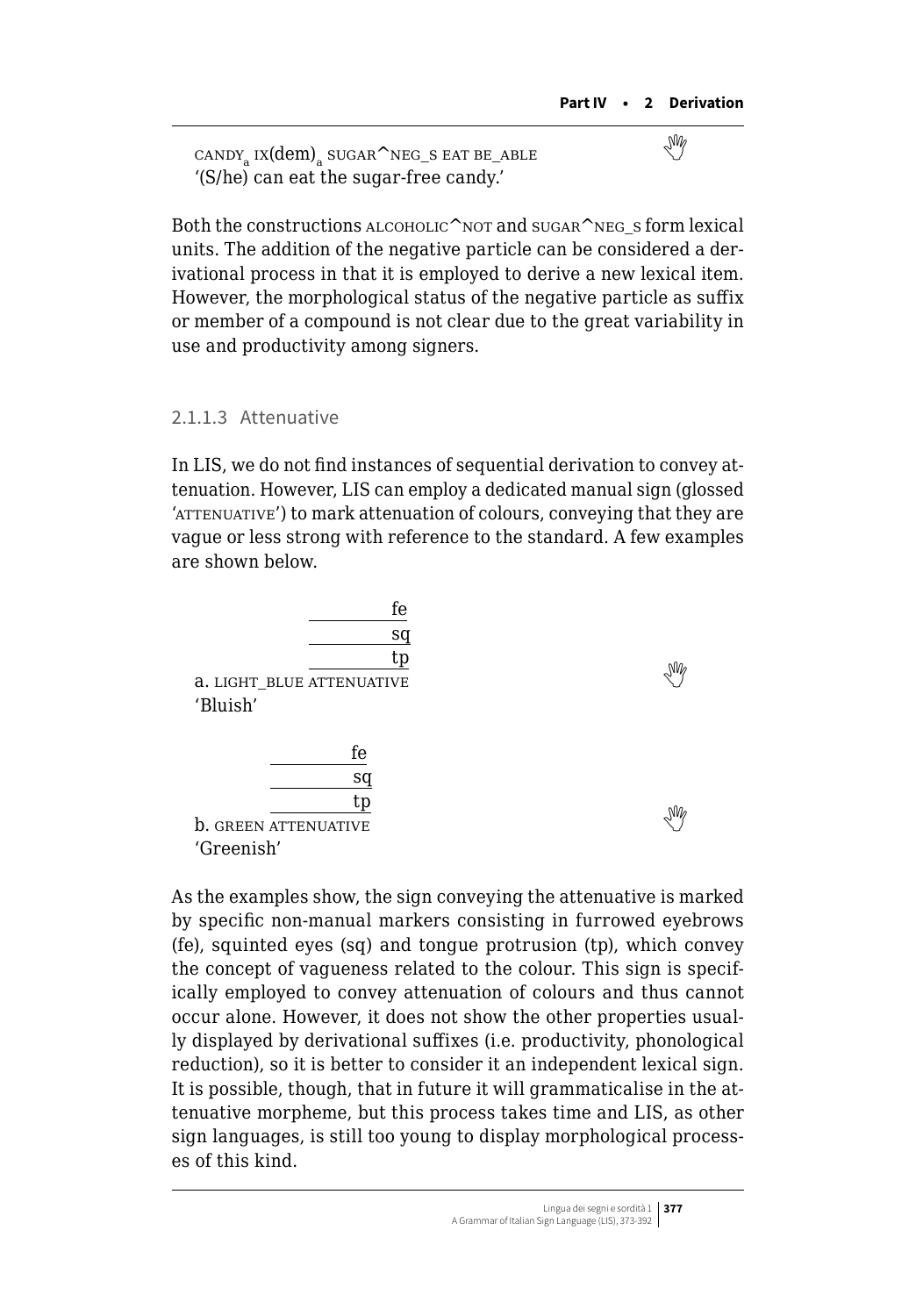A different strategy attested concerns the possibility to employ the adverb MORE OR LESS or adjectives like LIGHT which convey attenuation following the colour adjective. We provide an example for each strategy below for sake of completeness.

a. yellow more\_or\_less  'Yellowish'

 $b.$ red light 'Reddish'

#### **2.1.2 Simultaneous derivation**

Simultaneous derivational processes consist in the modification of one or more formational parameters of the stem (i.e. the manual sign) to derive a new lexeme with a specific meaning. For instance, in LIS some agentive nouns differ from the corresponding verb only in few phonological features, such as the articulation or the occurrence of specific non-manual markers or mouthings. To illustrate, consider the pair below. The verb **TEACH** and the agentive noun **TEACHER**, despite being very similar, differ in the point of contact between the two articulators: the wrist for the verb (a), and the forearm/elbow for the noun (b).



a. TEACH



b. TEACHER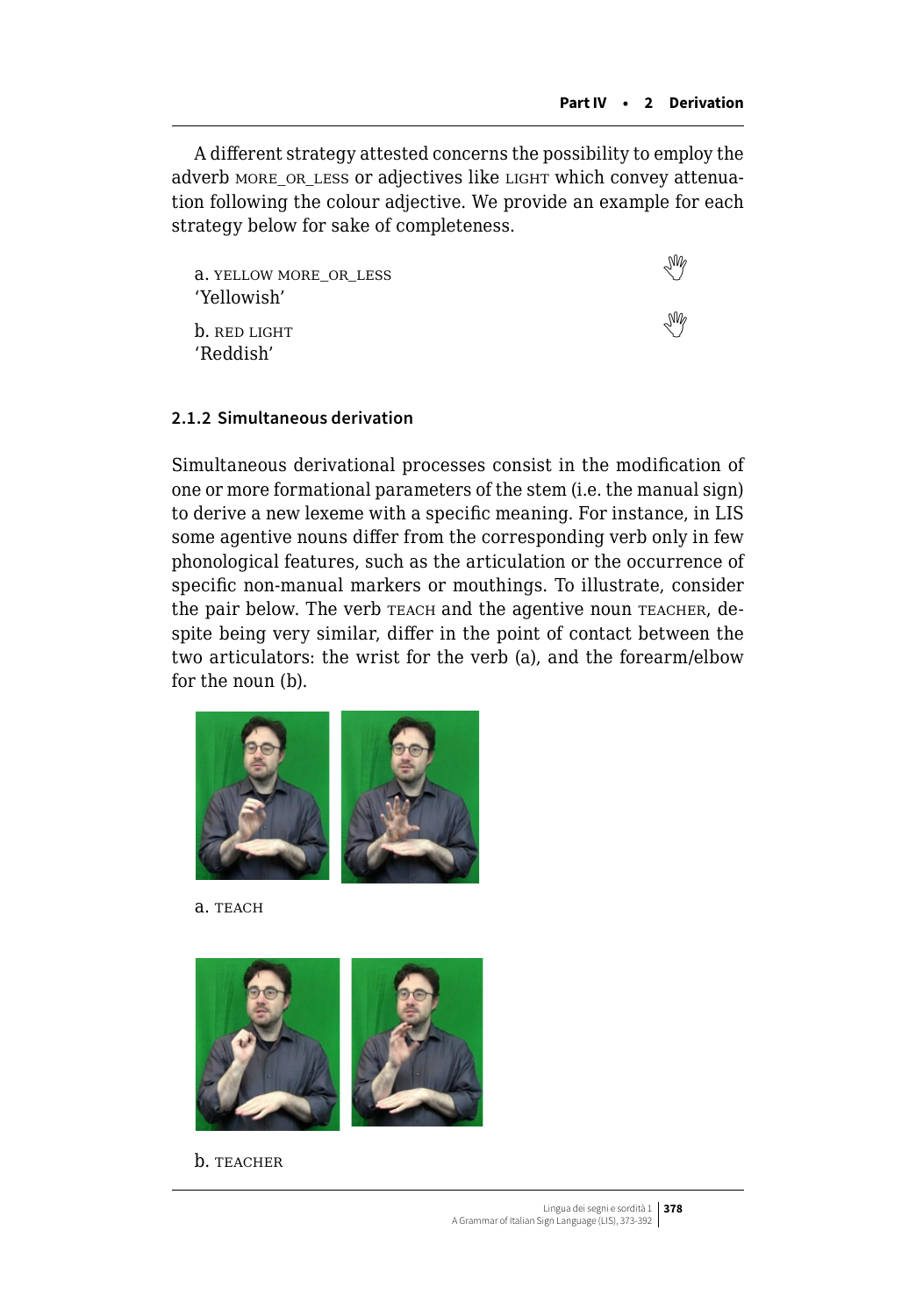Further strategies of simultaneous derivation are illustrated in the next sections.

#### 2.1.2.1 Noun-verb pairs

In LIS, it is not always easy to distinguish a noun sign from a verb sign, at least at first sight. Factors that allow us to distinguish if the sign is a noun or a verb are the linguistic context, mouth actions and movement articulation.

Often, the position occupied by the sign within the sentence is a way to understand its syntactic role, whether the sign is a noun or a verb. Below we show an example in which both the noun scissors and the verb cut with scissors appear in the same sentence:

```
IX<sub>1</sub> draw person + +. Draw done then scissors
                                      \frac{1}{2} cut with scissors \frac{1}{2}'I drew some people. After that I cut them with scissors.'
```
As expected, the instrumental noun scissors precedes the sentencefinal verb cut with scissors.

Another factor that can help to distinguish between a noun and a verb sign is the labial articulation of the corresponding Italian word or of part of it (mouthing), which generally appears on nouns or adjectives, rather than on verbs [PHONOLOGY 1.5.2]. Verbs, on the other hand, are often accompanied by mouth gestures [PHONOLOGY 1.5.1] or no labial movement at all. In the examples below, the verb  $DRIVE$  (a) and the noun car (b) differ in that the verb is marked by specific nonmanuals (puffed cheeks 'pc' and lips protrusion 'lp'), which are usually found with verbs, whereas the noun has no specific non-manual marking nor labial movement. The role of mouthing in noun-verb pairs in LIS is discussed in [MORPHOLOGY 2.2.4].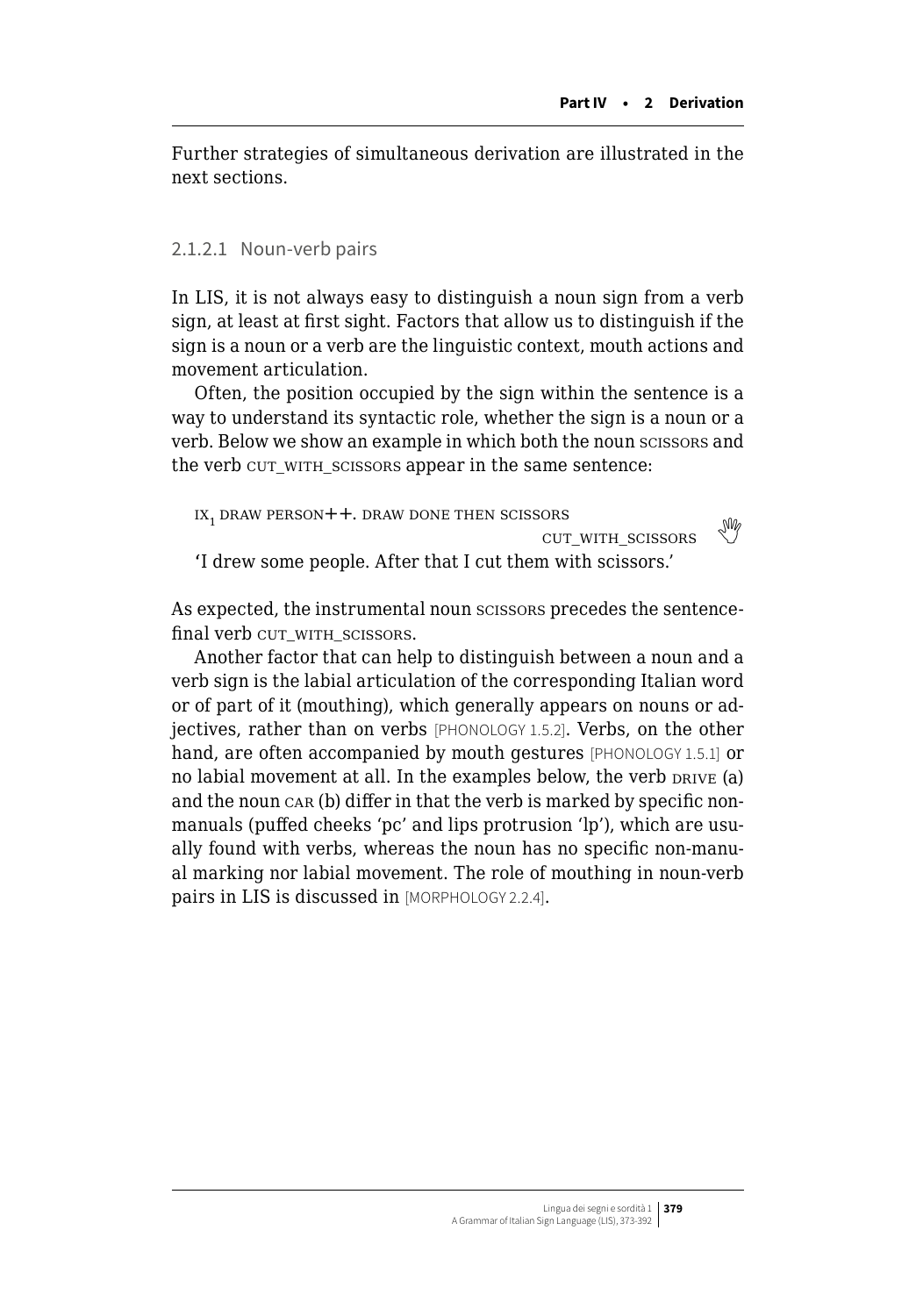

$$
\frac{pc}{\frac{lp}{\text{ln}}}
$$
 a.  $\overline{DRIVE}$ 



b. CAR

Furthermore, noun and verb signs in LIS can be distinguished by considering the different movement performed by the manual sign. It may concern: i) movement articulation, ii) movement amplitude, iii) movement directionality, and iv) duration.

As for movement articulation, in nouns the movement is usually short, tense, repeated and contained, while in verbs it is never contained and can be single, repeated, or continued. Sometimes the difference is in the virtual absence of movement in the noun and, conversely, movement or more complex movement in the verb sign. For example, this phenomenon has been observed in the articulation of the verb PLAY with respect to the articulation of the noun roy, as shown in the example below.

 $\text{SON} \text{ POS}_{1} \text{ IX} \text{ TOY} \text{ NEW} \text{ IX}_{3} \text{ PLAY}$  $\text{SON} \text{ POS}_{1} \text{ IX} \text{ TOY} \text{ NEW} \text{ IX}_{3} \text{ PLAY}$  $\text{SON} \text{ POS}_{1} \text{ IX} \text{ TOY} \text{ NEW} \text{ IX}_{3} \text{ PLAY}$ 'My son plays with his new toy.'

As for movement amplitude, the verb movement is wider than the noun movement. For example, this phenomenon has been observed in the pair CHAIR (a) and sit (b), where the verb is articulated in a broader way.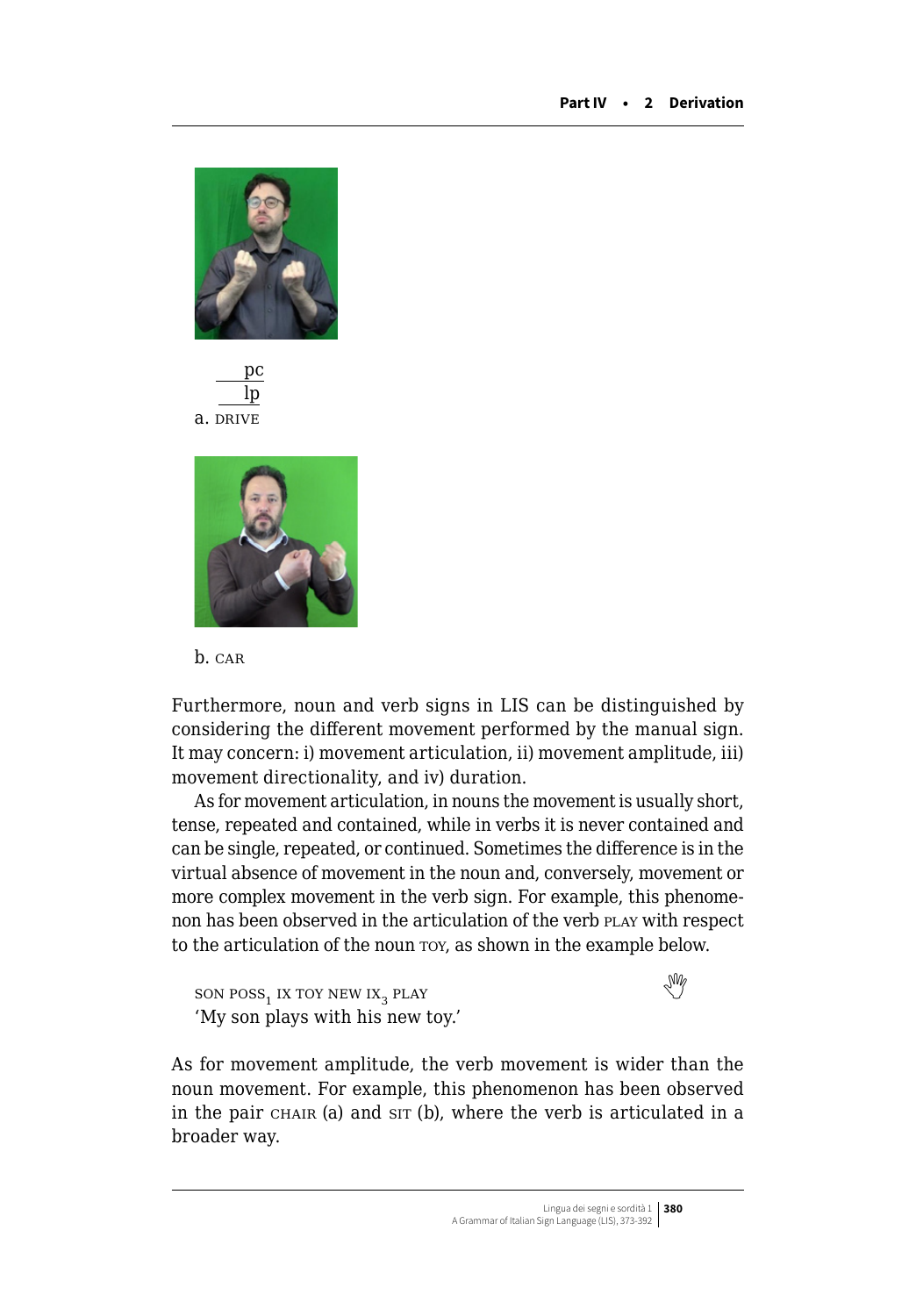| a. CHAIR | M                      |
|----------|------------------------|
| b. sit   | $\mathbb{W}_{\varphi}$ |

In the 'open and shut' signs, the movement is bidirectional when the sign is a noun, while the movement is single and has a monodirectional movement when the sign is a verb. An example is the pair of signs book (a) and open THE BOOK  $(b)$ .

| а. воок                 | $\mathbb{W}_{\ell}$ |
|-------------------------|---------------------|
| <b>b.</b> OPEN THE BOOK | $\mathbb{W}_{\ell}$ |

The execution of the verb tends to be longer than that of the noun. In some cases, the length of the verb may be twice the length of the noun. An example is the pair  $ROCKET$  (a) and  $CL(G)$ : 'rocket\_take\_off' (b).

| 'missile'                   |    |
|-----------------------------|----|
| a. ROCKET                   | M  |
|                             |    |
| lp                          |    |
| pс                          |    |
| b. CL(G): 'rocket_take_off' | NW |
| 'The rocket is taking off.' |    |

The examples above are further evidence that usually stem modification is combined with the simultaneous articulation of mouthings or dedicated non-manual markers. The noun ROCKET (a) is accompanied by the labial articulation of the corresponding Italian word *missile*. On the other hand, the corresponding classifier predicate CL(G): 'rocket\_take\_off' (b) occurs with the mouth gestures puffed cheeks (pc) and lips protrusion (lp).

# 2.1.2.2 Attenuative

As introduced in [MORPHOLOGY 2.1.1.3], attenuative markers are used to denote that a concept is vague or less strong. The present section describes simultaneous derivational processes in which modifications of manual parameters of the stem and articulation of dedicated nonmanual markers occur together to convey attenuation.

In LIS, attenuative of adjectives can be conveyed through dedicated non-manual markers consisting of furrowed eyebrows (fe),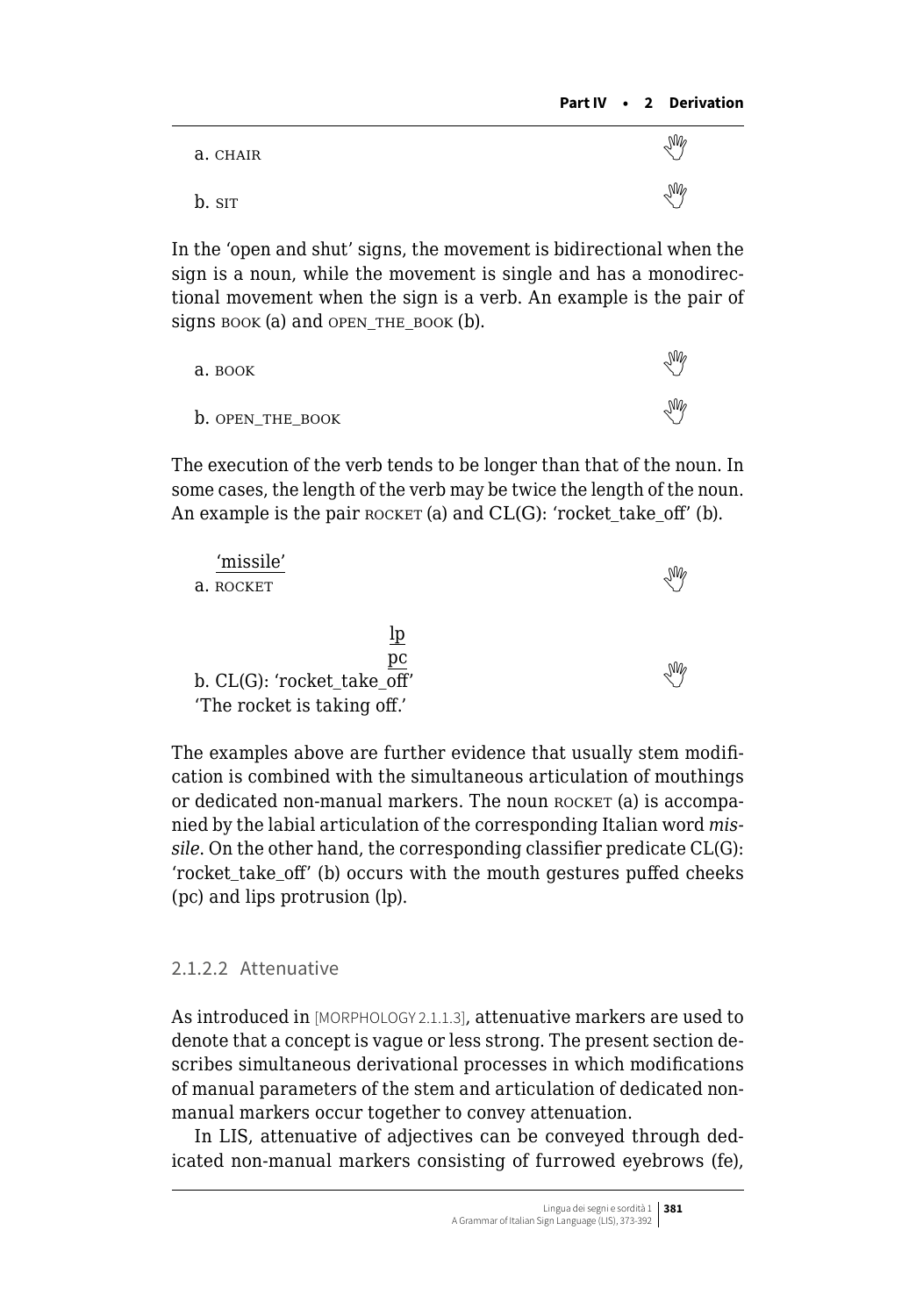lips protrusion (lp) and head tilting left- or rightwards (ht-left/right). The manual sign for the adjective with which they occur is slightly hold at the beginning of its articulation and can display a narrower movement. The examples below show the difference between the citation form of the adjective cold (a) and its attenuative version (b).

| a. COLD                         |  |
|---------------------------------|--|
| fe<br>$\underline{\mathrm{lp}}$ |  |
| ht-left                         |  |
| b. cold                         |  |
| 'Not very cold'                 |  |

The examples below show the difference between the citation form of the adjective INTELLIGENT (a) and its attenuative version (b).

| a. INTELLIGENT                                      |  |
|-----------------------------------------------------|--|
| fe<br>ht-left<br>b. INTELLIGENT<br>'Not very smart' |  |

The same non-manuals can also be employed to convey the vagueness of colour adjectives. To illustrate, we provide below the citation form of *YELLOW* (a), produced by a signer whose dominant hand is the left one, and its vague version (b), produced by a signer whose dominant hand is the right one.

| a. YELLOW                                       |                   |  |
|-------------------------------------------------|-------------------|--|
| lp<br>ht-left/right<br>b. YELLOW<br>'Yellowish' | <sup>2</sup> /An. |  |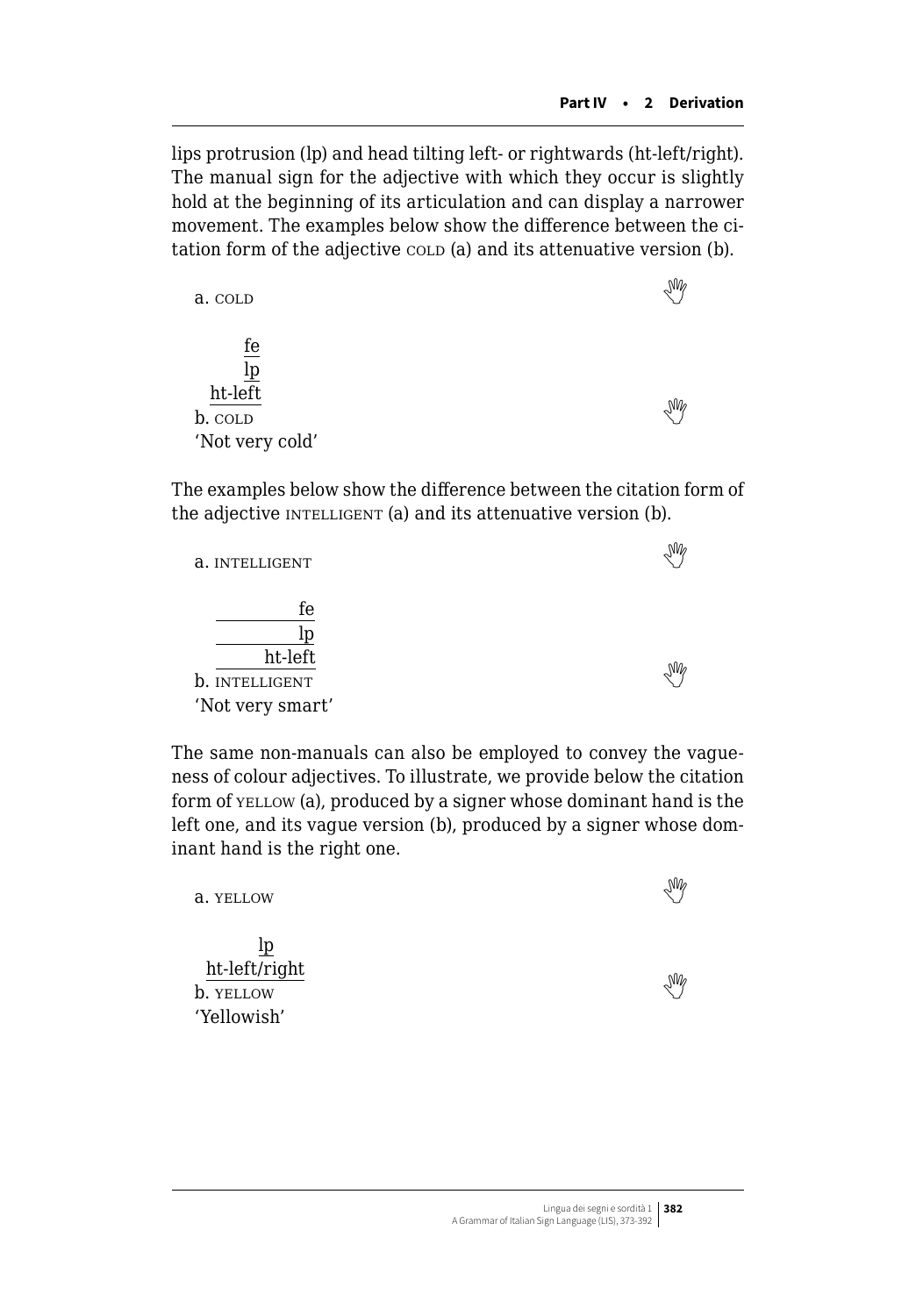#### <span id="page-10-0"></span>**2.2 Non-manual markers of derivation**

Derivational processes can also involve non-manual markers alone. Specifically, in these constructions dedicated non-manual markers are articulated to modify the meaning of the base manual sign, thus functioning as non-manual morphemes. To illustrate, in the example below the negative counterpart of the adjective satisfied is derived by adding the non-manual headshake (hs).

top hs  $\frac{10}{10}$ job pe ix<sub>1</sub> satisfied 'I am not satisfied about my job.'

Very often the articulation of non-manuals combines with modifications of the manual parameters of the stem. This is particularly evident in morphological constructions conveying diminution or augmentation and intensification. The following sections are devoted to the description of the simultaneous derivational processes involving specific non-manual markers in LIS.

#### **2.2.1 Diminutive and augmentative**

Diminution and augmentation of the size of an object can be conveyed in LIS through dedicated non-manual markers which are simultaneously articulated with the noun they modify. In some instances, the manual nominal sign displays a reduced or enlarged articulation to encode diminution or augmentation, respectively. This simultaneous derivational process does not change the lexical category of the base (i.e. the manual sign). We provide some examples below.

sq tp  $\frac{d\mathbf{p}}{d\mathbf{p}}$ a. box 'Little box' (diminutive) fe tl  $\frac{1}{2}$ b. box 'Big box' (augmentative)

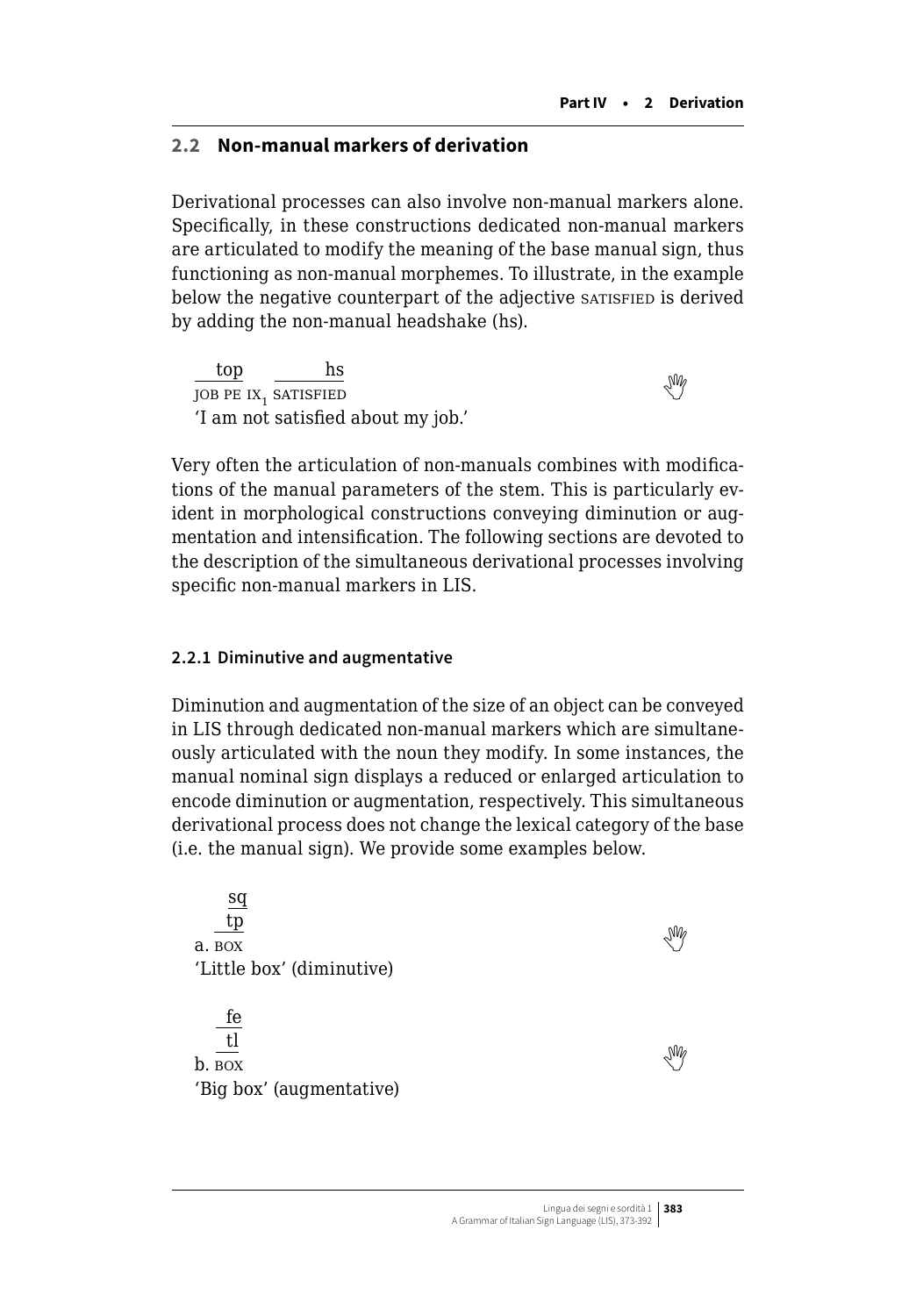

sq tp c. tie 'Little tie' (diminutive) (recreated from Petitta et al. 2015, 160)



fe tl d. tie 'Big tie' (augmentative) (recreated from Petitta et al. 2015, 160) tl tp tl

e. dom: stripe stripe stripe stripe stripe  $\frac{m}{N}$ <br>n-dom:stripe 'Alternating thin and thick stripes' (diminutive/augmentative)

Focusing on non-manual markers, the examples above show that diminution is encoded through squinted eyes (sq) and tongue protrusion (tp), whereas augmentation is conveyed through furrowed eyebrows (fe) and teeth on the lower lip (tl). Crucially, these non-manual markers are not lexically specified for the adjectives small and big, respectively, therefore they constitute clear examples of non-manual morphemes encoding diminution and augmentation. As far as the manual sign is concerned, it can display modifications involving distalisation (a) or proximalisation (b) [PHONOLOGY 3.1.3.2], a change of the handshape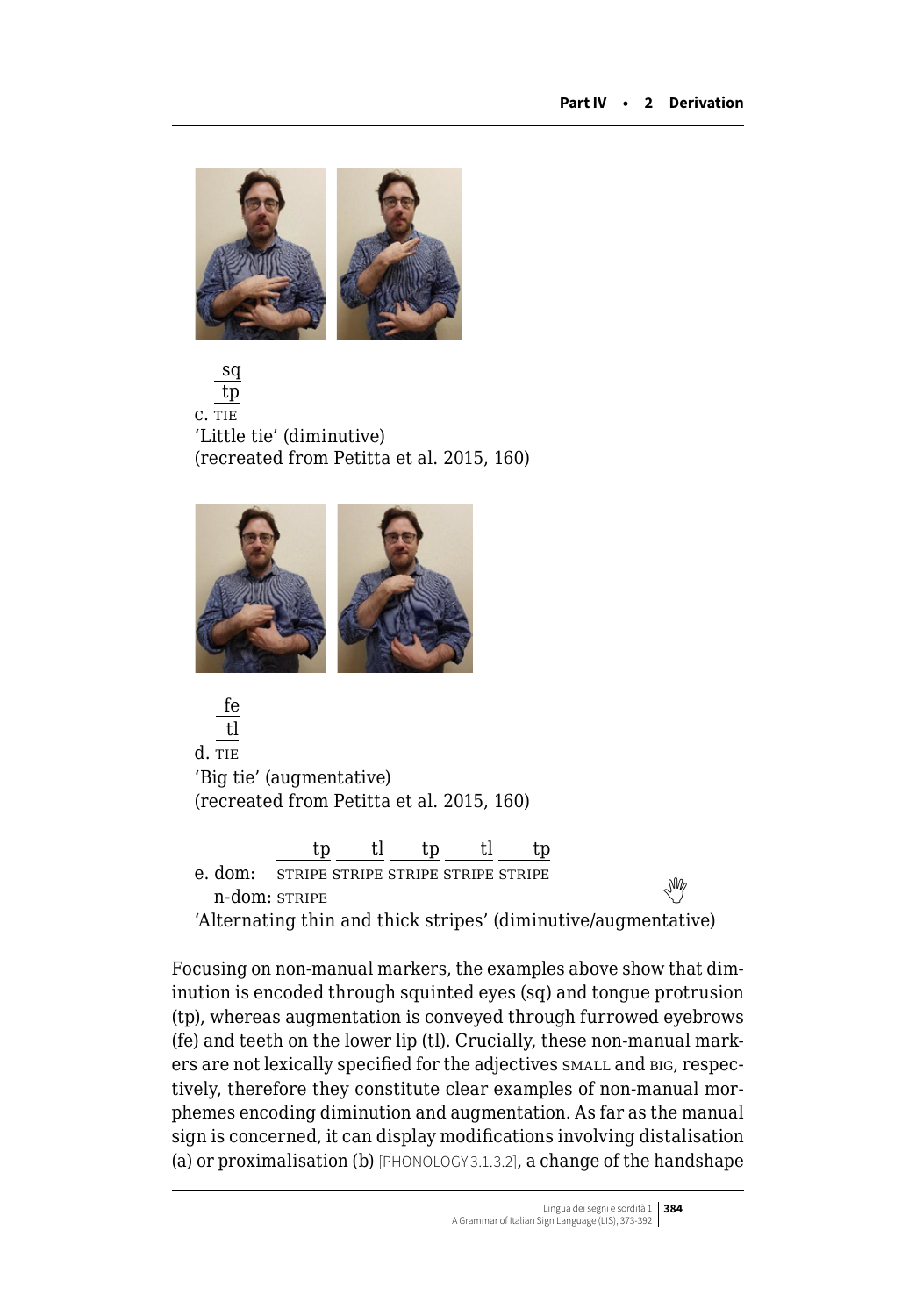(c) and (d), or a change in the degree of flexion in the base joint (e).

It is important to notice that both the simultaneous articulation of the non-manual morphemes and the modifications of the manual sign are constrained to some extent. The occurrence of non-manual morphemes involving the mouth is constrained by mouthings [PHO-NOLOGY 1.5.2]: when the nominal sign is accompanied by the voiceless articulation of the corresponding Italian word, the mouth cannot articulate the non-manual marker dedicated to diminutive or augmentative. Thus, diminution or augmentation are conveyed solely by means of manual modifications. This strategy is illustrated below: the sign street is accompanied by the mouthing of the corresponding Italian word (*strada*) and thus it conveys augmentation by enlarging the distance between hands.

'strada' STREETWE 'Large street' (augmentative)



The morphological modification of the manual sign is phonologically constrained as well. Nouns whose phonological structure does not allow to encode features of size through modifications of the articulation or of the joints configuration need another element to encode size information, namely a size and shape specifier (SASS) [MORPHOL-OGY 5.2]. This strategy is adopted with:

i) one-or two-handed nouns articulated on the body which cannot modify the handshape to encode size;

| sa                                      |  |
|-----------------------------------------|--|
| tp                                      |  |
| a. BED SASS(unspread 5): 'little'       |  |
| 'Little bed' (diminutive)               |  |
|                                         |  |
| sq                                      |  |
| tp                                      |  |
| b. BACKPACK SASS(flat open 4): 'little' |  |
| 'Little backpack' (diminutive)          |  |

ii) two-handed nouns articulated in the neutral space displaying secondary movement [PHONOLOGY 1.3.2]. Particularly, nominal signs displaying repeated alternating movement (a) or involving a change in wrist orientation (b) do not allow to encode size through manual modifications;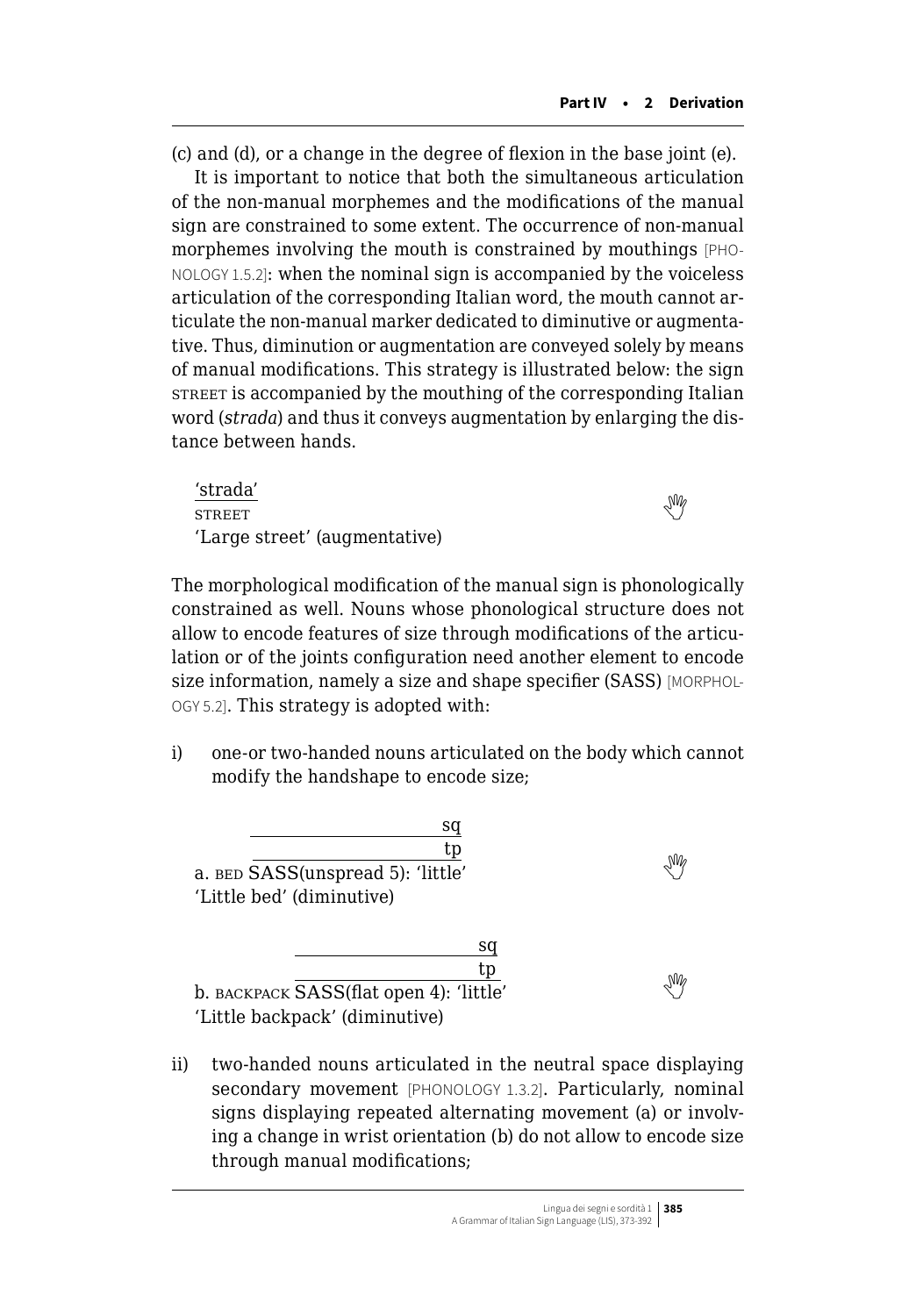| sq<br>tp<br>a. CAR SASS (unspread curved open 5): 'little'<br>'Little car' (diminutive) | NW |
|-----------------------------------------------------------------------------------------|----|
| fe<br>t l<br>b. shoe SASS(flat open 4): 'big'<br>'Big shoe' (augmentative)              |    |

iii) two-handed nouns articulated in the neutral space but displaying a contact between hands.

| sa<br>tp                         |    |
|----------------------------------|----|
| a. воок SASS(G): 'little_square' | NW |
| 'Little book' (diminutive)       |    |
| fe                               |    |
| t.l                              |    |
| b. HOUSE SASS(spread 5): 'big'   |    |
| 'Big house' (augmentative)       |    |

Simultaneous processes of diminution and augmentation are also semantically constrained. First, nouns referring to animate entities, such as pog, need a SASS to encode size.

| sa                                         |   |
|--------------------------------------------|---|
| tp                                         |   |
| pog SASS(unspread curved open 5): 'little' | M |
| 'Little dog' (diminutive)                  |   |

Second, abstract nouns cannot convey diminution and augmentation through morphological means. However, the sign party constitutes an exception. As we can see in example (a) below, the manual sign can display a proximalised movement (at the elbow joint) and be marked by furrowed eyebrows (fe) and open mouth (om) to convey the meaning 'big party'. The manual sign can also display movement distalisation (at the wrist joint) but in this case the distalisation of movement encodes pejorative rather than diminutive features, thus conveying the meaning 'boring/awful party'. This is further specified through the non-manuals furrowed eyebrows and mouth corners down (md). We report this example in (b) for completeness.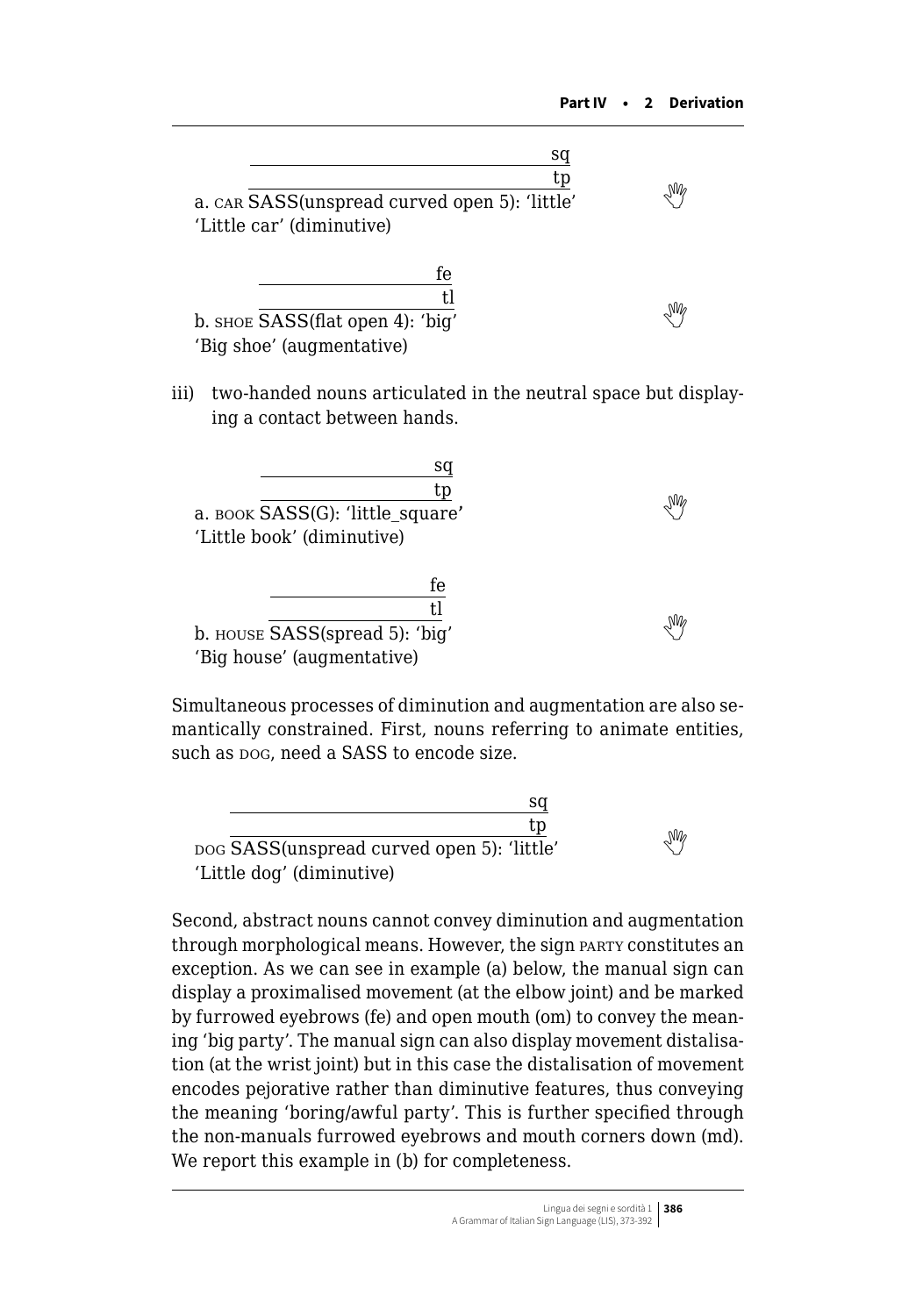| fe                                |  |
|-----------------------------------|--|
| om                                |  |
| a. PARTY                          |  |
| 'Big party' (augmentative)        |  |
|                                   |  |
| fe                                |  |
| md                                |  |
| b. PARTY                          |  |
| 'Boring/awful party' (pejorative) |  |
|                                   |  |

#### **2.2.2 Intensive**

LIS can convey a high degree on the semantic scale of adjectives through the combination of modifications of the adjectival sign with the articulation of dedicated non-manual markers. Specifically, the movement and articulation of the manual sign differ from the sign in its citation form in that: i) the movement can be slower and slightly hold at the beginning of the articulation; ii) the articulation can be enlarged or reduced. The dedicated non-manual markers are furrowed eyebrows (fe) and, though less often, wide-open eyes (we) or squinted eyes (sq). Usually these non-manual markers combine with the mouthing of the first syllable of the Italian word for the adjective: [fe] for *felice* (Eng. 'happy') in (d), and [ve] for *vecchio* (Eng. 'old') in (e), which spreads over the whole sign. However, some variability is found. We illustrate these strategies with the examples below.

| $f_{\rm e}$<br>we<br>a. TALL<br>'Very tall' | M |
|---------------------------------------------|---|
| fe<br>b. COLD<br>'Very cold'                | M |
| fe<br>sq<br>C. FAR<br>'Very far'            | N |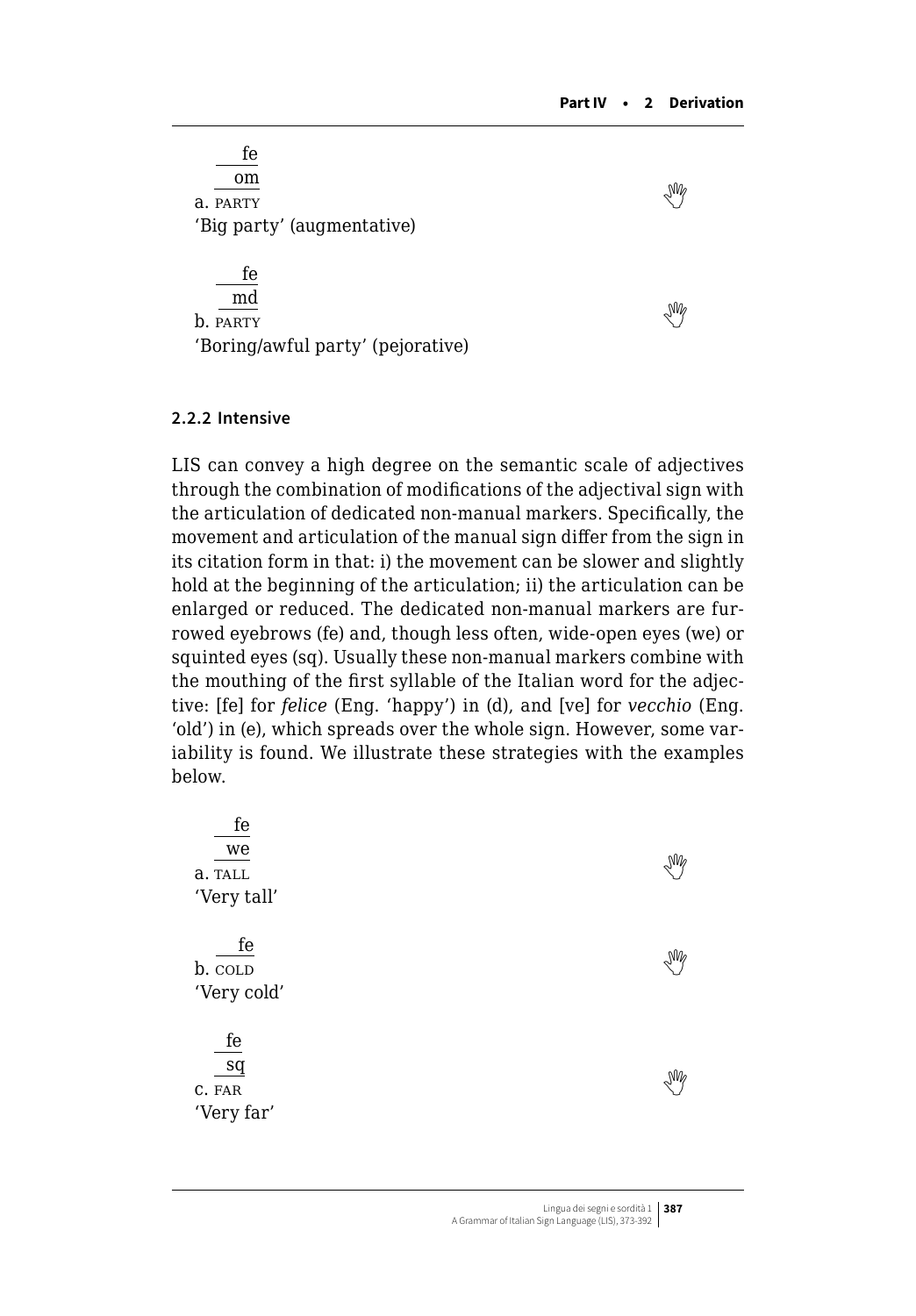| fe<br>[fe]<br>d. HAPPY | $\sqrt{M}$ |
|------------------------|------------|
| 'Very happy'           |            |
| fe                     |            |
| [ve]                   | M          |
| e. OLD                 |            |
| 'Very old'             |            |

Intensification of colour adjectives is slightly different in that it is conveyed through the non-manual marker wide-open eyes simultaneously articulated with the manual sign.

| we             | $\mathbb{W}_{\varphi}$ |
|----------------|------------------------|
| a. GREEN       |                        |
| 'Bright green' |                        |
|                |                        |
| we             |                        |
| b. RED         | $\mathbb{W}_{\varphi}$ |
| 'Bright red'   |                        |

#### **2.2.3 Proximity**

Proximity, either temporal or spatial, can be marked in LIS by means of non-manuals alone.

Temporal proximity is conveyed through squinted eyes (sq) and slightly grinding teeth (gt) modifying the sign RECENTLY, conveying that something happened just few seconds before. This is illustrated below.



sq gt **RECENTLY**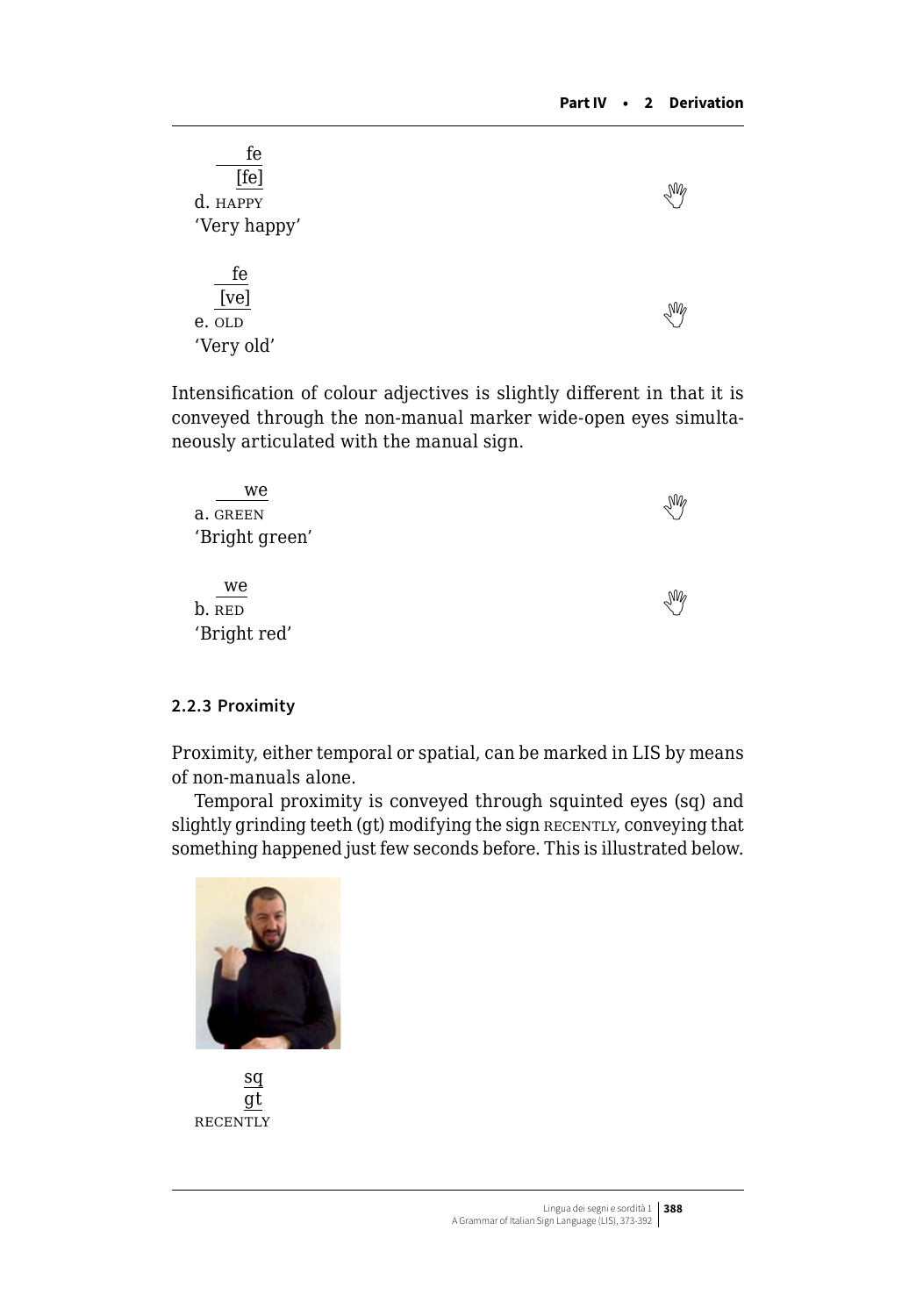On the other hand, spatial proximity is conveyed through tongue protrusion (tp), often at the corner of the mouth, which can occur with indexical signs conveying the position of the entity. In the example below, we see that the non-manual marker for proximity occurs with the indexical sign articulated with the dominant hand, to indicate that there is another door very close to the other identified with the classifier articulated with the non-dominant hand.

tp dom:  $DOOR$  ANOTHER  $\overline{IX(loc)}$  $n$ -dom:CL(unspread 5): 'door\_be\_located'<sub>b</sub>---'That door is next to the other (door).'

#### **2.2.4 Noun-verb pairs: mouthing**

The most important difference observed between a noun and the corresponding verb is in non-manual markers. The noun in the noun-verb pair is typically articulated with the labial articulation of the corresponding word or part of it. The corresponding verb, on the other hand, is typically accompanied by specific mouth gestures, such as protrusion of the lips (lp) and slightly puffed cheeks (pc) [MORPHOLO-GY 2.1.2.1].

These mouth gestures are present in the articulation of verbs that form a pair with the corresponding noun when the signer does not need to specify, with an incorporated adverb, that the action denoted by the verb is articulated in a special way. To illustrate, the mouth gesture described above accompany the verb FLY.



Conversely, in the following example, we can see the articulation of the noun plane: the manual sign is accompanied by the mouthing corresponding to the Italian word *aereo* ('plane').

| 'aereo'      | $\mathbb{W}_{c}$ |
|--------------|------------------|
| <b>PLANE</b> |                  |

Another example is the verb CUT\_WITH\_KNIFE, where the sign is accompanied by lips protrusion and puffed cheeks.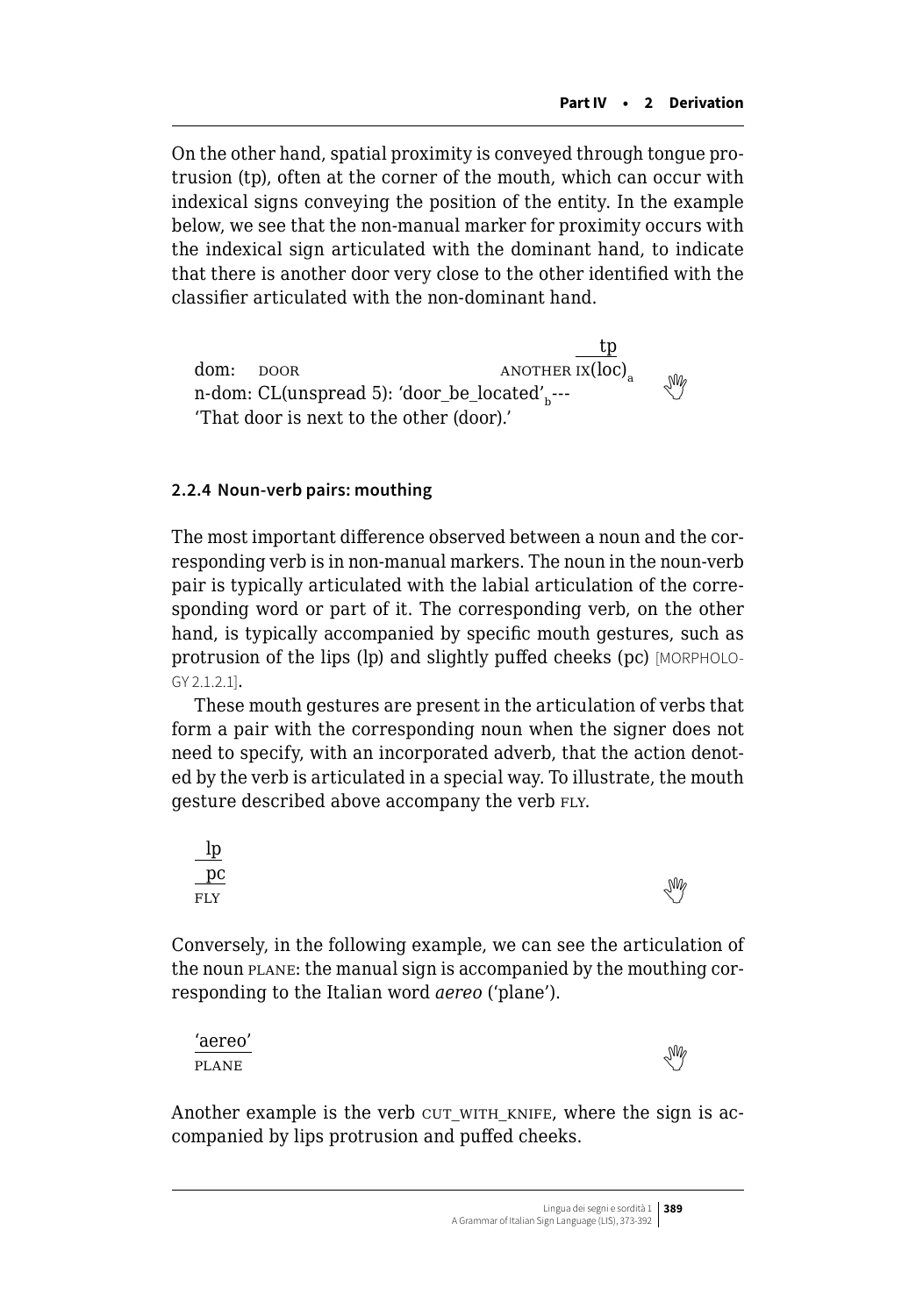| pс             |  |
|----------------|--|
| CUT_WITH_KNIFE |  |

In the next figure the sign knife is produced with the mouthing corresponding to the Italian word *coltello* ('knife').

'coltello' knifeand the second service of the service of the service of the service of the service of the service of the service of the service of the service of the service of the service of the service of the service of the servic

The phenomenon has been consistently observed with concrete verbs. However, it is also present with abstract verbs, possibly less systematically. We can observe the occurrence of the phenomenon with the abstract verb imagine in the following example.

| ιŅ      |   |
|---------|---|
| рc      | M |
| IMAGINE |   |

Conversely, in the example below we can observe that the noun image is accompanied by the mouthing corresponding to the Italian word *immagine* ('image').

'immagine' imagethe contract of the contract of the contract of the contract of the contract of the contract of the contract of the contract of the contract of the contract of the contract of the contract of the contract of the cont

# **Information on Data and Consultants**

The descriptions in this chapter are based partially on the references below and on the elicitation of new data collected by the authors. The linguistic data illustrated as images and video clips have been checked through acceptability judgments and have been reproduced by Deaf native-signing consultants involved in the SIGN-HUB Project.

# **Authorship Information**

Elena Fornasiero [2] Alessandra Checchetto [2.1.2.1] [2.2.4]